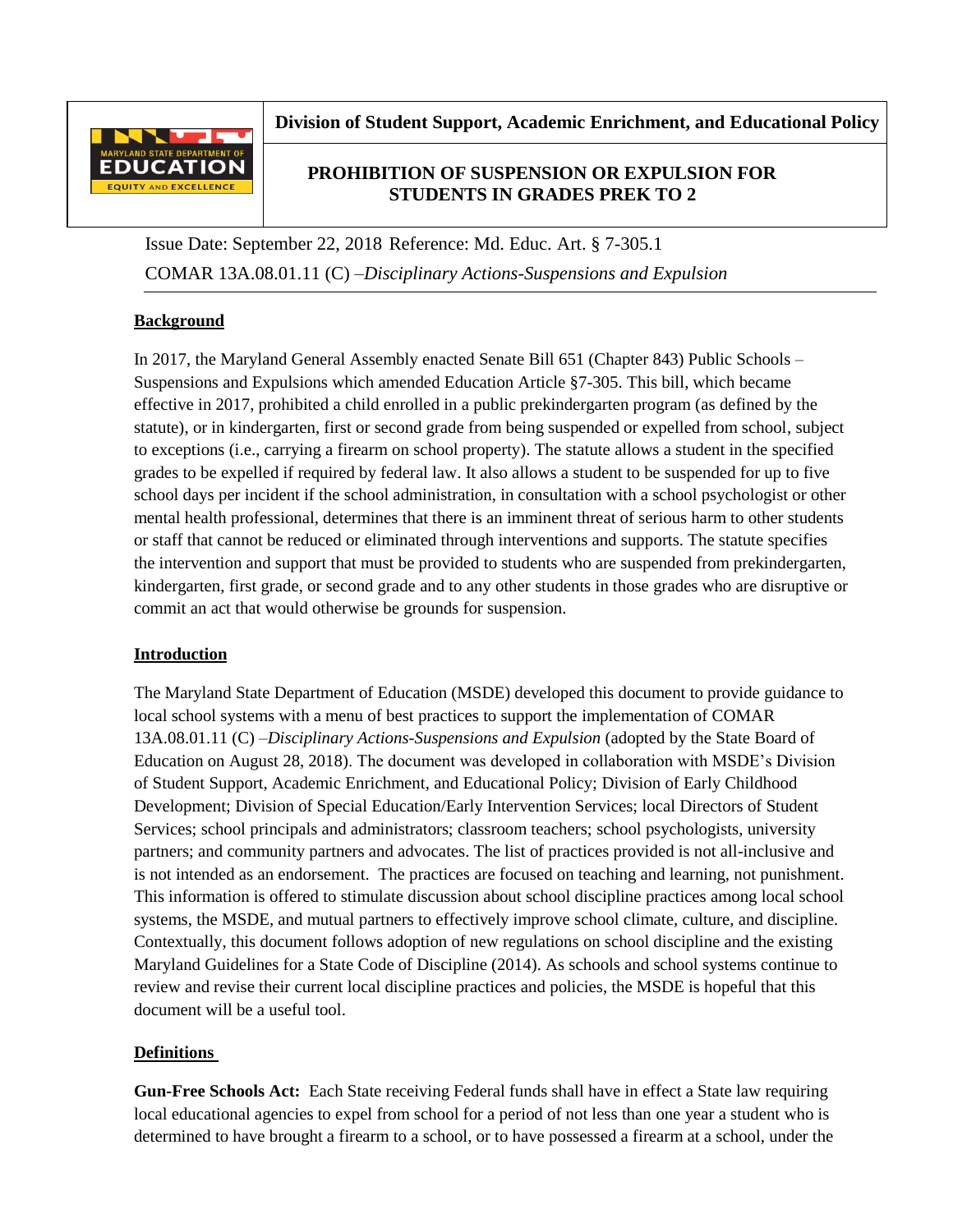jurisdiction of local educational agencies in that State, except that such State law shall allow the chief administering officer of a local educational agency to modify such expulsion requirement for a student on a case-by-case basis if such modification is in writing (U.S. Department Of Education Laws and Guidance, Subpart 3—Gun Possession, Section 4141 Gun-Free Requirements; Subpart 4—General Provisions, Section 4151).

**Imminent threat of serious harm:** Imminent threat of serious harm is likely and immediate danger of significant physical injury. The inability of the child to de-escalate after an intervention and return to the classroom without continuing the physical attack on either staff or students would constitute an "imminent threat".

**Mental Health Professional:** A mental health professional is a school psychologist or other mental health professional certified by the MSDE under COMAR 13A.12.03.08, or other State licensed or certified mental health provider under State law, to provide such services to children.

**Suspension:** Under the new legislation, public prekindergarten through 2nd grade students may not be suspended for more than 5 days, per incident, subject to limitations of the statute. Extended suspension is no longer an option for students in the defined grades, and long-term suspensions are restricted to five days.

**Expulsion:** Under the new legislation, public prekindergarten through 2nd grade students may only be expelled when required by federal law, which refers to the Gun Free Schools Act.

**Restorative Practices:** Restorative Practices are practices conducted in a whole-school ethos or culture that supports peacemaking and solves conflict by building a community and addressing harm in a school setting and that are conducted by trained staff; focus on repairing the harm to the community through dialogue that emphasizes individual accountability; and help build a sense of belonging, safety, and social responsibility in the school community.

## **Requirements for Local School Systems**

Local school systems are required to ensure that practice, policy, and local regulations related to suspensions and expulsions of students incorporate the provisions of the law. The provisions of the law indicate the following:

*A student enrolled in a public prekindergarten program, kindergarten, first grade, or second grade may not be suspended or expelled.* The student may only be:

- Expelled from school if required by federal law (i.e., carrying a firearm on school property);
- Suspended for not more than five (5) days per incident if the school administration, in consultation with the school psychologist or other mental health professionals, determines that there is an imminent threat of serious harm to other students or staff that cannot be reduced or eliminated through interventions or supports.

Schools are required to provide intervention and support to students who are suspended or who commit any act that would be considered an offense subject to suspension. Local school systems should consider developing policies and procedures that include the following: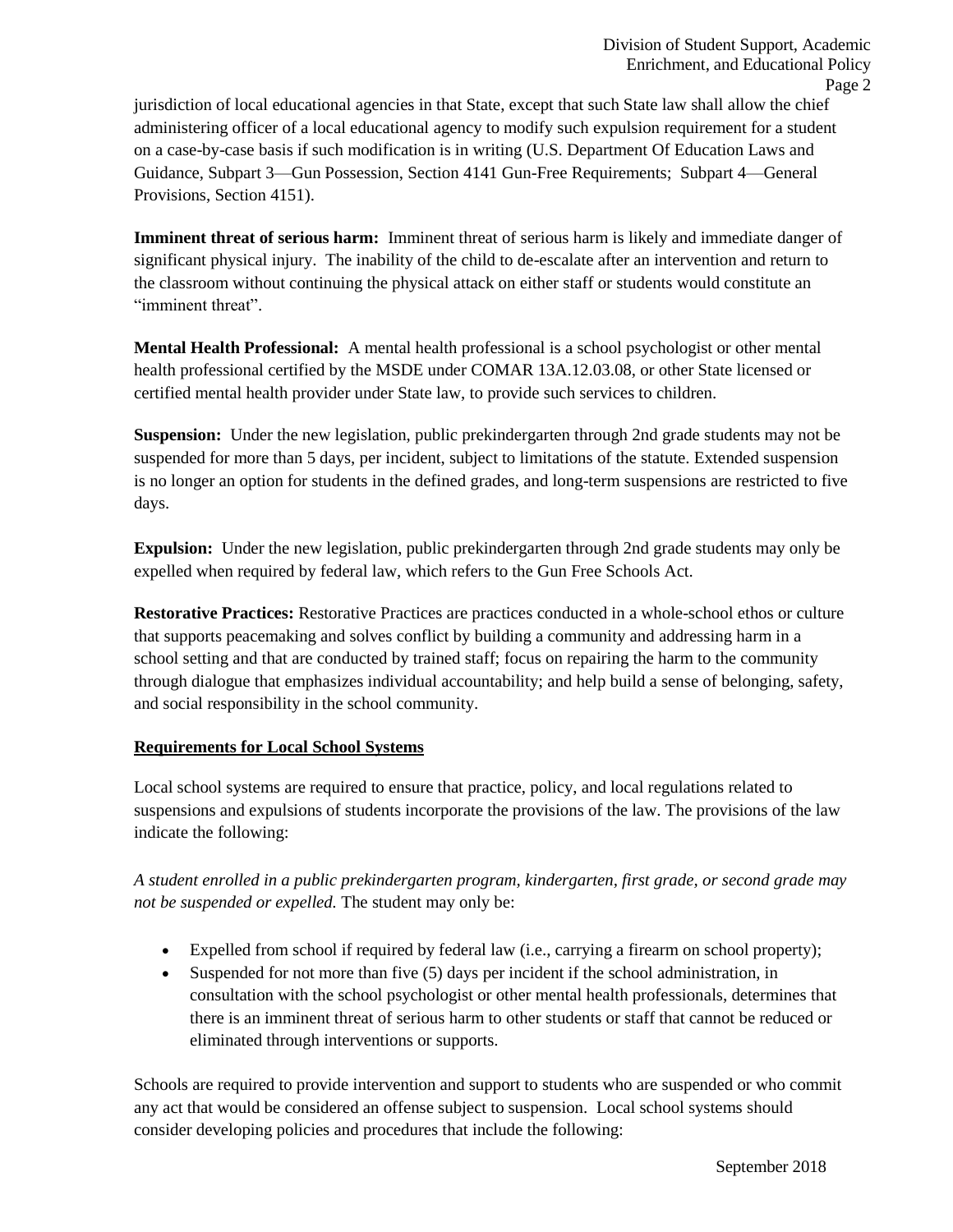# *1. Process and procedures for engaging parents/guardians*

Local school system policies should recognize the role of parent/guardian involvement when addressing behaviors of concern with young students. Engaging parent support at the first sign of behavior issues and concerns is essential for effective home-school communication about the behaviors and their impact in the school setting. In addition, engaging parents/guardians can help to provide support for interventions and strategies used in schools.

## *2. A process for determining "imminent threat of serious harm" that cannot be reduced or eliminated through interventions and supports*

The Principal or assistant principal must consult with a school-based mental health professional in making this joint determination. Best practices dictate that the psychologist or mental health professional should provide that consultation in person. Local school systems should develop policies, procedures, and protocols if a school psychologist or other mental health professional is not on site at the school in order to obtain the consultation needed for a decision regarding a student's behavior. In developing those policies, the response time should be kept to a minimum. Students should not be held for extended periods of time waiting for the mental health consultation. A consideration is to establish a timeframe in which the consultation should begin and end. While waiting for mental health consultation, students should be provided with instructional tasks and assignments that are aligned with appropriate curriculum objectives.

## *3. Consideration of interventions and supports to reduce or eliminate the threat of serious harm*

Senate Bill 651 (2017 Maryland Laws, Chapter 843) requires the school administration to consider interventions and supports to reduce or eliminate the harm in the course of evaluating whether there is imminent threat of serious harm. Refer to the list of resources and best practices contained later in this document for suggestions.

The determination should be made by: (1) analyzing the student's behavior; and (2) examining whether additional interventions and supports will reduce or eliminate the threat of serious harm so that the student can remain in class and in school.

## *4. Documenting the consultation determination*

Best practice recommends that the mental health professional and school administrator document the consultation and its outcome. The first determination should be whether there is an "imminent threat of serious harm." If "imminent threat of serious harm" is found, then the mental health professional and school administrator should determine whether this threat can be mitigated by other interventions and supports. Documentation should be written explaining the "interventions and supports" that were considered or applied, and why they would not or did not reduce or eliminate the threat of harm.

## *5. Suspension time period*

If it is determined that there is an "imminent threat of serious harm" that cannot be reduced or eliminated with additional interventions and supports, and the school administrator and the mental health professional decide to suspend the student, the suspension should be for the shortest period possible and for no more than 5 school days.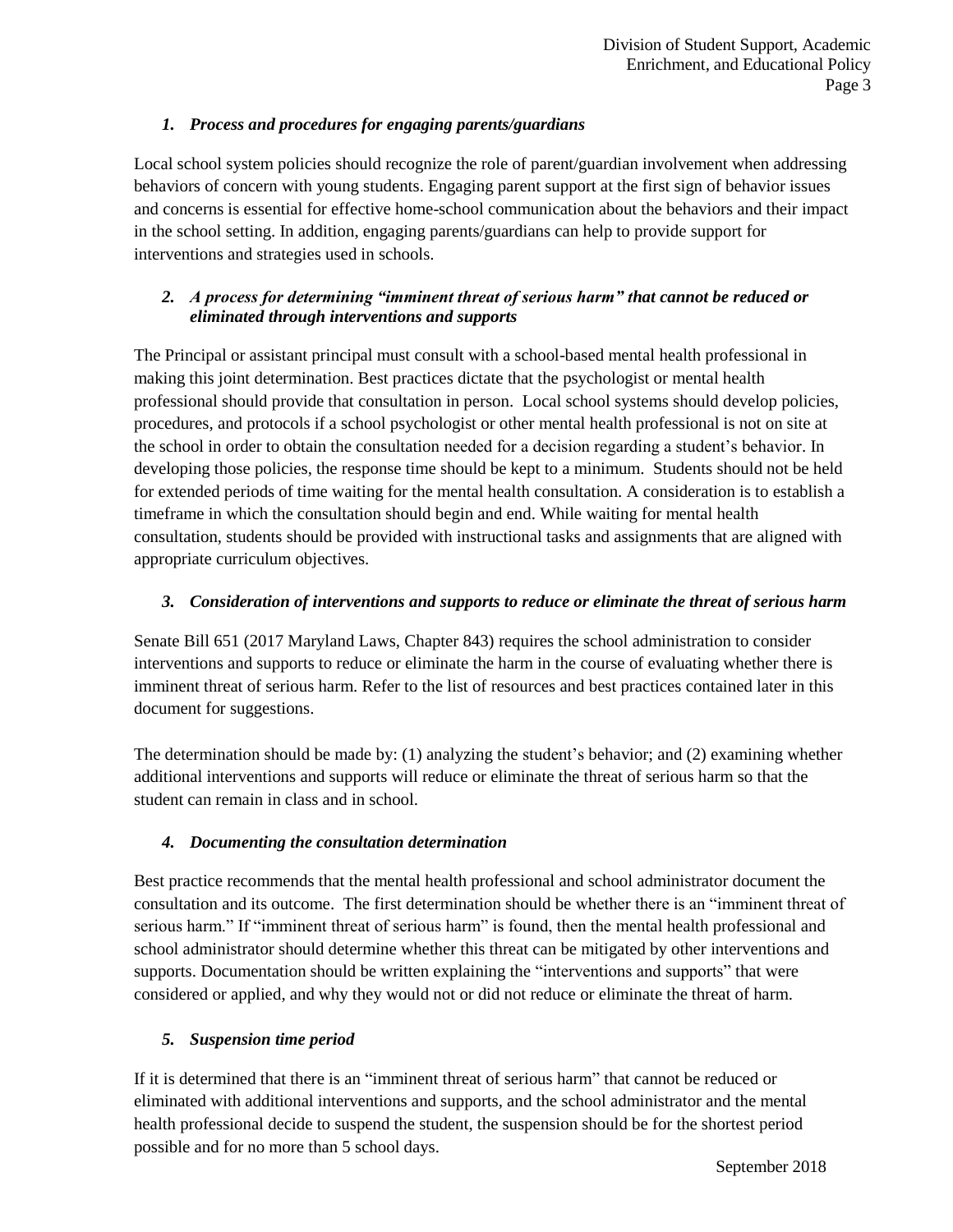The 5-day suspension limit is per incident. School administrators should be mindful that a series of suspensions indicates that there should be a referral to the student support team (SST) or Individualized Educational Program (IEP) team. As required by law, students with disabilities who are subjected to a series of suspensions require a manifestation determination meeting.

## 6. *Notice to parents/guardians and providing a copy of the mental health provider's determination document*

If a school administrator engages in a consultation with a school psychologist other mental health provider to determine if an "imminent threat" exists, he or she should attempt to contact the parent/guardian to advise them of the behavior incident and the need for the consultation. If a school administrator in consultation with a mental health professional decides to suspend or expel a student, he or she should promptly notify (first day of removal) the parent/guardian of a student who is suspended or expelled from prekindergarten, kindergarten, first grade, or second grade. Schools should provide the parent with all mandated suspension documentation, including a copy of consultation and its determination.

## *7. Appeal process*

Schools must follow the Disciplinary Action regulation already in place for any appeals for suspension or expulsion.

## *8. Student record and data collection*

Schools must maintain a copy of all required documents in the student's discipline file, including the consultation and its determination.

# *9. Planning for suspended students*

All missed assignments should be received by student. A plan should be in place for student re-entry. The plan should address the student's needs, along with strategies for teaching and monitoring appropriate behaviors, and the goals to prevent the problem behavior reoccurring.

## **Safeguarding against unintended consequences:**

Local school systems should develop policies and procedures to safeguard against unintended consequences of implementing the statute. These unintended consequences include the increased use of inappropriate responses to challenging student behavior in lieu of suspension, such as the following:

- Calling a parent to pick up their child before the end of the school day;
- Involvement of agencies external to the school for matters that should be handled by school administration;
- Emergency petitions (when not legitimately necessary); or
- In-school removals, such as keeping a child in the front office for an extended period of time.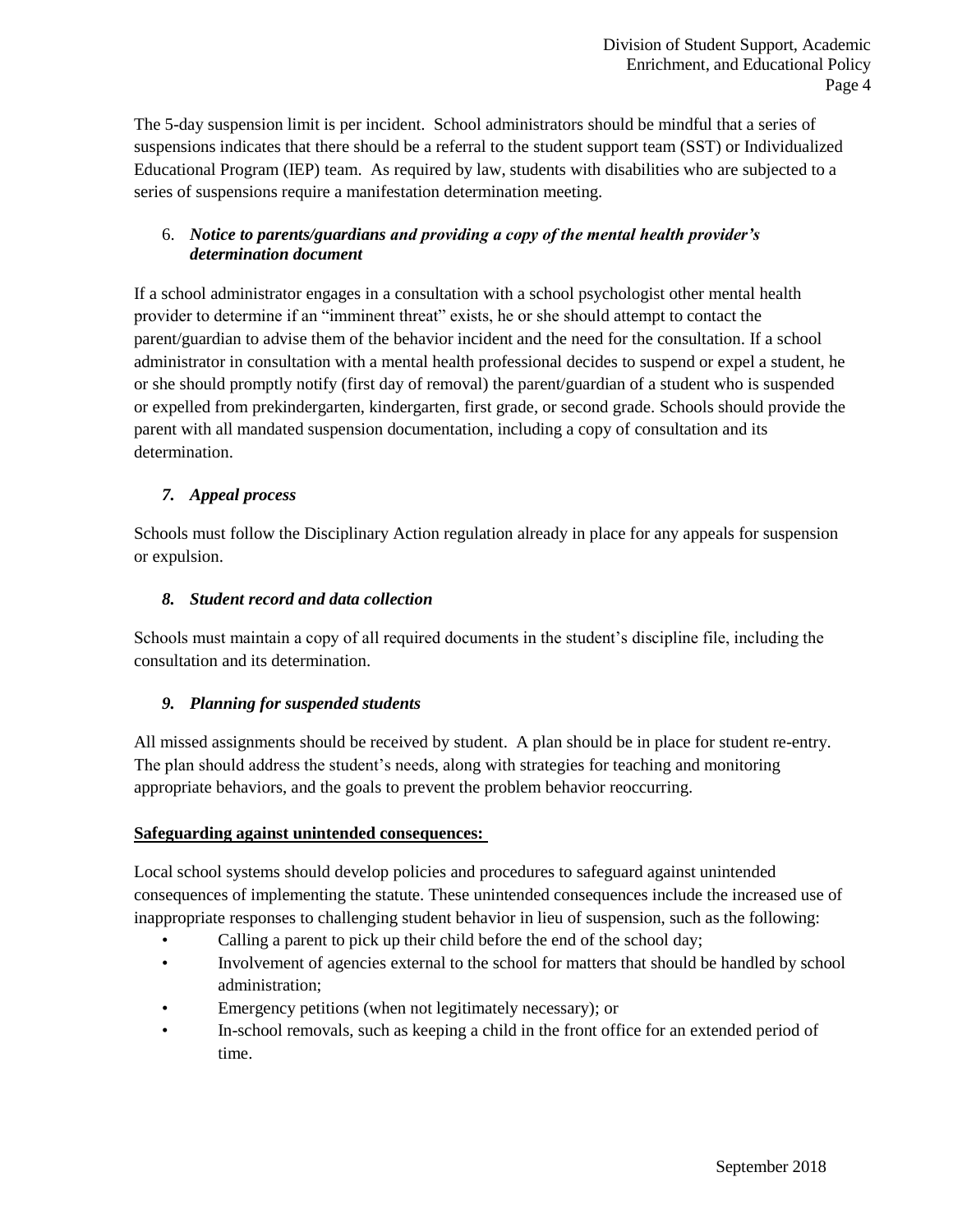#### **Resources and Best Practices**

The statute requires that schools and local school systems provide interventions and supports that remedy the impact of a student's behavior through appropriate intervention methods and supports. Research indicates that suspensions and expulsions are primarily reactive measures taken when dealing with inappropriate behavior. Prevention of these inappropriate behaviors, when possible, lead to more successful and equitable outcomes for students. In order to support local school systems, the MSDE has provided a list of best practices which appear in this document. The list is divided into two sections. The first section includes best practices on prevention. The second section includes best practices for crisis interventions. The list of best practices provided is not all-inclusive and is not intended as an endorsement. The implementation of other evidence-based equitable systems of support is encouraged.

#### **Examples of Tier I Supports for Prevention and Early Intervention:**

## **Positive Behavioral Interventions and Supports (PBIS) <http://www.pbismaryland.org/>**

PBIS is a framework that guides selection, integration, and implementation of the evidence-based practices for improving academic and behavioral outcomes for all students. When implemented with fidelity schoolwide, universal PBIS aims to reduce disruptive behavior problems, enhance school climate and create safer, more effective schools for ALL students. This is accomplished by targeting staff behavior and teaching students agreed upon behavioral expectations while promoting a shift from reactive, punitive practices to prevention and the promotion of positive behavior. There are four integrated elements to the framework: data to support decision-making, measurable outcomes supported and evaluated by data, practices which provide evidence that outcomes are achievable and support students and staff, and systems that efficiently and effectively support implementation of these practices by staff.

## **Social Emotional Foundations of Early Learning (SEFEL) <https://theinstitutecf.umaryland.edu/sefel/>**

SEFEL is a framework for teaching social and emotional skills to children. When implemented with fidelity SEFEL improves social emotional (SE) skills in children. SEFEL aims to improve teacher/child care provider and parent/caregiver ability to teach children SE skills to decrease parent stress, teacher job stress and increase parent efficacy and teacher confidence while also seeing an increase in positive environment and a decrease in child specific challenging behavior. The critical elements to implementing SEFEL are: instituting environmental changes both in classrooms and in homes and providing targeted social skills to individual children. It can be used for all children in a classroom or for more targeted strategies for children with challenging behaviors.

## **Second Step Early Learning through Grade 8 <http://www.secondstep.org/>**

Second Step provides instruction in social and emotional learning with units on skills for learning, empathy, emotion management, friendship skills, and problem solving. The program contains separate sets of lessons for use in prekindergarten through eighth grade. Second Step strengthens students' ability to: learn, have empathy, manage emotions, solve problems, focus, listen, and stay calm. Students are better able to meet schoolwide behavioral expectations and benefit from learning.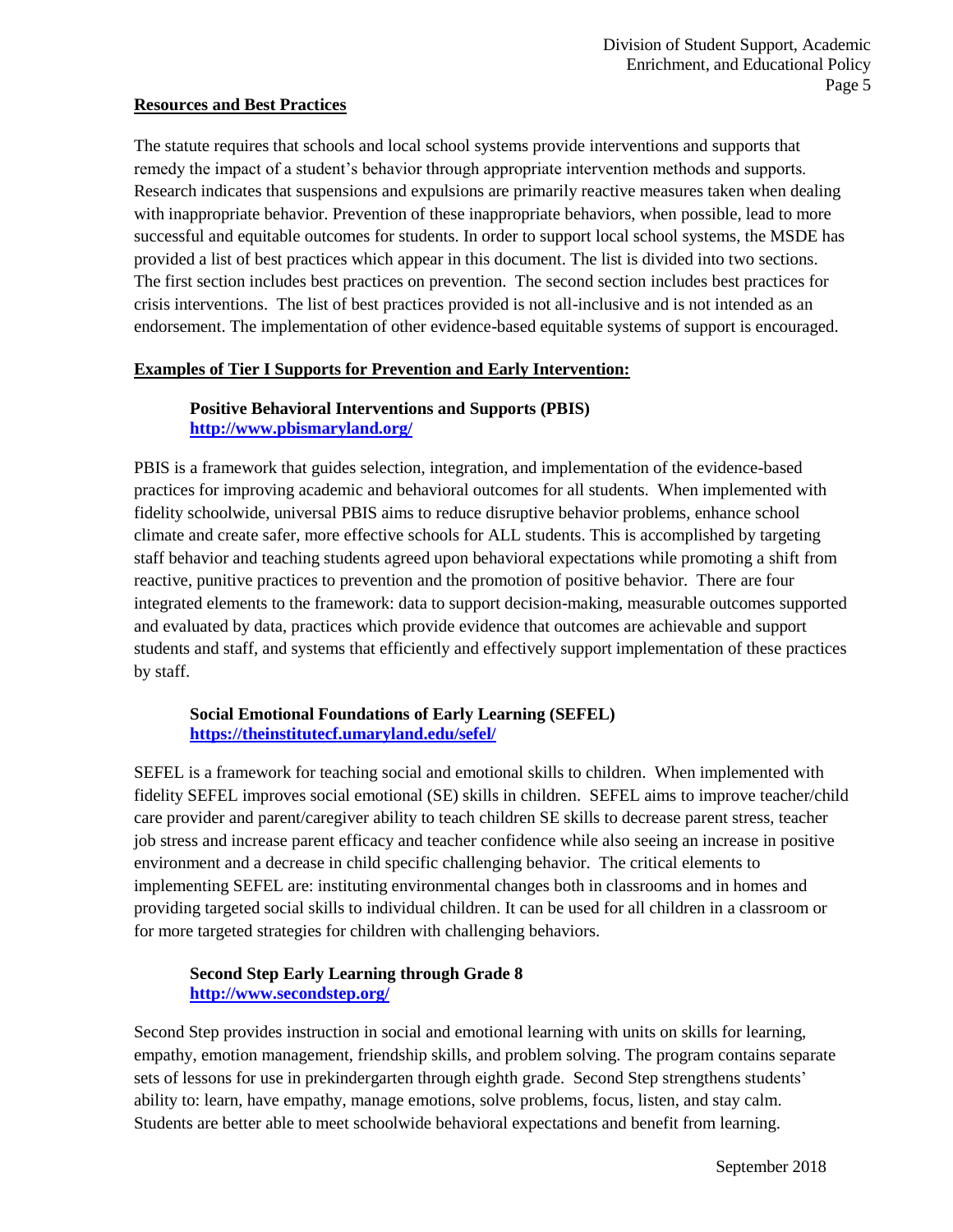**PAX Good Behavior Game <https://www.goodbehaviorgame.org/>**

PAX teaches students self-regulation, self-control, and self-management while collaborating with others for peace, productivity, health and happiness. PAX is not a classroom management program or about consequences and control. It enhances conditions for learning. PAX nurtures self-regulation in peercontexts in order to improve attention and reduce impulsivity, thus wiring the brain during any school activity for long-term gain.

#### **The Early Childhood Family Engagement Framework Toolkit <https://marylandfamiliesengage.org/family-engagement-toolkit/>**

The Early Childhood Family Engagement Framework was developed by the Maryland Family Engagement Coalition to support intentional thinking and action regarding the implementation of family engagement policies and practices at the State and local level and among early care and education providers who serve young children, including children from poor families, children with disabilities and special needs, and dual language learners. The Early Childhood Family Engagement Framework aims to recognize the importance of family engagement as a core component of early care and education; put forth a set of common goals for family engagement across the early childhood system and within individual early care and education providers; and offer family engagement strategies for early care and education providers and identify resources that support the implementation of those strategies

## **Trauma-Informed Approach and Trauma-Specific Interventions <https://www.samhsa.gov/nctic/trauma-interventions>**

A program, organization, or system that: realizes the widespread impact of trauma and understands potential paths for recovery; recognizes the signs and symptoms of trauma in clients, families, staff, and others involved with the system; responds by fully integrating knowledge about trauma into policies, procedures, and practices; and seeks to actively resist re-traumatization. A trauma-informed approach reflects adherence to six key principles rather than a prescribed set of practices or procedures. These principles may be generalizable across multiple types of settings, although terminology and application may be setting specific: safety; trustworthiness and transparency; peer support; collaboration and mutuality; empowerment, voice and choice; and cultural, historical, and gender issues. Traumainformed practices build skills in key areas such as safety, emotional management, self-control, and conflict resolution. At the same time, open communication, healthy boundaries, healthy social relationships, growth, and change.

## **Mindfulness Resources**

**[http://www.ascd.org/publications/newsletters/education](http://www.ascd.org/publications/newsletters/education-update/nov14/vol56/num11/Mindfulness-Resources.aspx)[update/nov14/vol56/num11/Mindfulness-Resources.aspx](http://www.ascd.org/publications/newsletters/education-update/nov14/vol56/num11/Mindfulness-Resources.aspx)**

September 2018 Mindfulness is a state of active, open attention on the present. Mindfulness encourages the careful observation of thoughts and feelings without judging them as good or bad. Mindfulness means living in the moment and awakening to your current experience, rather than dwelling on the past or anticipating the future. Mindfulness is informed by theories and practices that draw from a confluence of contemplative traditions, science, and the major disciplines of medicine, psychology and education. It is underpinned by a model of human experience which addresses the causes of human distress and the pathways to relieving it. Mindfulness develops a new relationship with experience characterized by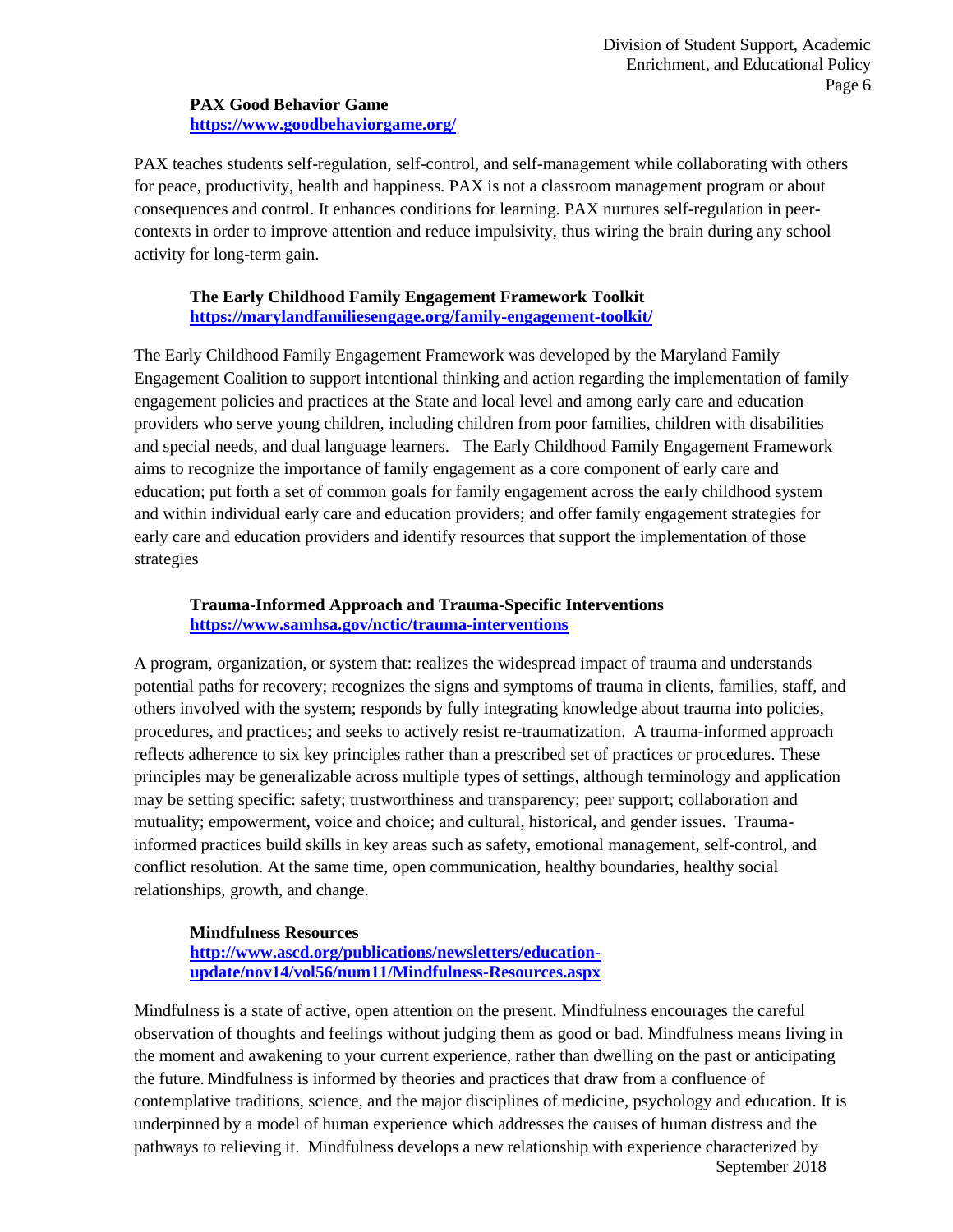present moment focus, de-centering, and an approach orientation. It supports the development of greater attentional, emotional and behavioral self-regulation, as well as positive qualities such as compassion, wisdom, equanimity. Staff and students engage in a sustained intensive training in mindfulness meditation practice, in an experiential inquiry-based learning process, and in exercises to develop insight and understanding. The goal is to: decrease in negative affect, stress, and negative behaviors within the classroom; improve optimism, social competence, and attention; decrease anxiety; improve in executive functioning skills; and less aggression, social problems

#### **Data Collection**

The proper use of data and data collection is essential to successfully implementing tiered systems of support. Collecting the right data to analyze for root causes and/or trends helps improve implementation and ensures students receive the proper supports.

#### **Team Approach**

Use a team approach to determine and address individual child's root causes. A Student Support Team (SST) or other school teams consisting of principals, teachers, school counselors, early childhood specialists, behavior specialists, pupil personnel workers, school nurses, school psychologists and LEA departments of student services, working in conjunction with proper data, can help identify students in need of additional behavioral supports and provide such supports.

#### **Academic Supports**

Research indicates that the root causes of many inappropriate behaviors in the school context may be the result of academic frustration or academic boredom. Considering these as possible contributing factors to inappropriate behaviors is a key first step when looking at the supports needed for a student's success in the classroom. Academic supports include: communicating instructional purpose; explicit instruction; modeled instruction; guided practice with teacher support; guided practice with peer support; independent practice; reflection, integration and extension delivered in sufficiency differentiated methods including teacher led and student led activities; effective for diverse students including those with disabilities; and delivered in the context of a positive learning climate.

#### **Examples of Tier II Targeted and Tier III Intensive Supports:**

**Crisis Prevention Intervention (CPI) <https://www.crisisprevention.com/>**

CPI teaches a basic understanding of crisis intervention methods to identify behaviors that could lead to a crisis; effectively respond to each behavior to prevent escalation; use verbal and nonverbal techniques to defuse hostile behavior and resolve a crisis before it becomes violent; cope with fear and anxiety; and use CPI's Principles of Personal Safety to avoid injury if behavior becomes physical.

#### **Life Space Crisis Intervention (LSCI) <https://www.lsci.org/>**

September 2018 LSCI is an interactive therapeutic strategy for turning crisis situations into learning opportunities for children and youth with chronic patterns of self-defeating behaviors. LSCI provides verbal, nonphysical skills for special educators, counselors, psychologists, juvenile justice staff, crisis intervention workers, behavior specialists and others who work with troubled and troubling children. LSCI provides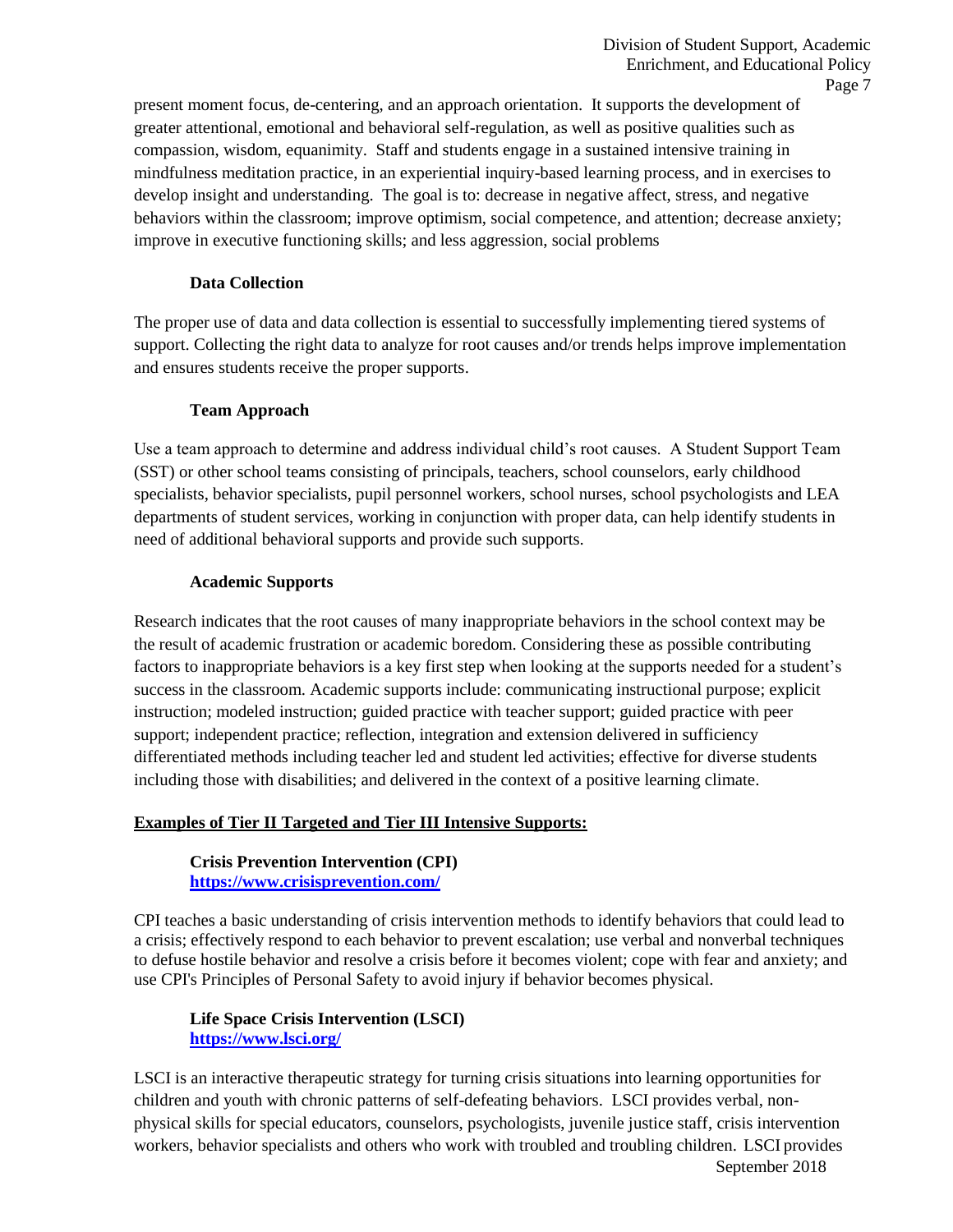staff with a roadmap for assisting youth in preventing and resolving crises; while building positive relationships with these youth. LSCI also aims to motivate and empower youths to change repetitive patterns of self-defeating behavior. The key components to LSCI are: articulation of the dynamics of conflict cycles which lead to self-defeating behavior; diagnosing thinking errors that interfere with communication and problem-solving; identifying and intervene effectively with the process of staff counter-aggression which precludes effective intervention; demonstrating effective de-escalation, decoding, and counseling strategies for youth in crisis; and employing specific reclaiming interventions.

## **Restorative Practices (RP) <https://www.iirp.edu/>**

RP addresses the needs of all students in dealing with matters of discipline. The philosophy and set of tools actively engage students in dealing with conflict management. RP provides tools to strengthen connections between students, staff, and administration. RP provides opportunities for students to: repair the harm caused and engage those harmed and affected and to learn the full impact of their actions and be restored to the community. RP aims to: increase the connection between members of school community; improve attendance; improve grades and test score; reduce suspensions, expulsions, and dropouts; improve student engagement; and increase parent connection to school. RP requires: leadership commitment to support this changed discipline philosophy from punishment to teaching; allocation of time and resources for staff training and classroom incorporation of circles; data tracking and reporting to school community; leadership incorporation of restorative tools in dealing with staff and parent communication; and leadership and staff support/coaching during implementation of RP.

#### **Mediation Services**

Mediation services are a voluntary and confidential problem-solving process in which two or more students resolve their conflicts with the help of a trained neutral adult mediator through a partnering professional organization. Mediation services can reduce office referrals and suspensions in wellutilized programs. There are possible long term cultural shifts as students learn to use mediation and conflict resolution skills to address conflict. Mediation services are most effective when part of a comprehensive conflict resolution program which may include school wide curriculum.

## **Calming Strategies**

Learning to regulate our emotional responses, especially during times of stress, can be difficult. Most children have some natural ways of self-regulating, but may also need to learn appropriate ways to respond when experiencing anxiety. Calming strategies can help a child to work through strong emotions. When calming strategies are practiced regularly throughout the day, the possibility for use at times of anxiety is increased. A classroom calming corner is a quiet area of the room equipped with soft furnishings and soothing materials to help a student de-escalate when upset. Some suggested techniques include: a quiet space and a way for the child to signal when she needs a break; calming tactile input; calming oral sensory input; calming auditory input; calming visual input; calming proprioceptive input; calming movement; yoga, breathing, and meditation; and fine motor and visual tasks that are familiar, quiet, and repetitive. The goal is to decrease negative affect, stress, and negative behaviors within the classroom; improve optimism, social competence, and attention; decrease anxiety; improvements in executive functioning skills; and decrease aggression and/or social problems.